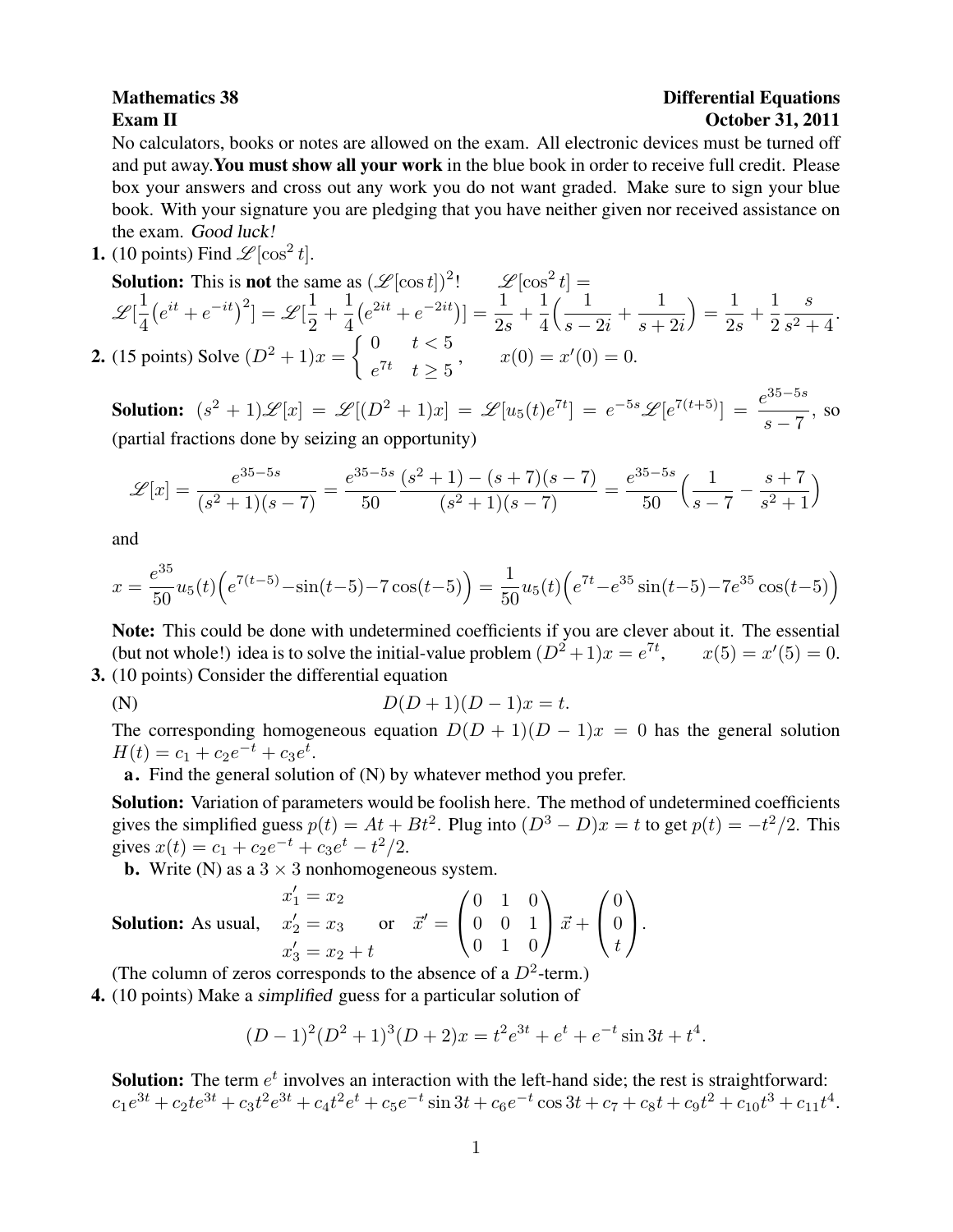5. (15 points) Find the general solution of

$$
(t2D2 + 4tD + 2)x = t5
$$
 (for  $t > 0$ ).

**Hint:** To solve the associated homogeneous equation try solutions of the form  $t^{\alpha}$  or  $e^{\lambda t}$ .

**Solution:** The hint gives the general solution  $c_1t^{-1} + c_2t^{-2}$  of the associated homogeneous equation: Plugging in  $t^{\alpha}$  gives

$$
0 = (t2D2 + 4tD + 2)t\alpha = [\alpha(\alpha - 1) + 4\alpha + 2]t\alpha = (\alpha - 1)(\alpha - 2)t\alpha.
$$

Inspection suggests a multiple of  $t^5$  as a particular solution of the nonhomogeneous equation. Plugging this in (or variation of parameters) leads to the particular solution  $p(t) = t^5/42$ , so the general solution is  $x(t) = c_1/t + c_2/t^2 + t^5/42$ .

6. (10 points) Determine whether the spring modeled by  $(mD^2 + bD + k)x = 0$  with  $m = 1$  gram,  $k = 100$  dynes/cm and  $b = 20$  gram/s oscillates around its equilibrium.

Solution: No, it is critically damped. Or: No, the roots of the characteristic polynomial are real. 7. (5 points) Determine whether the system

$$
x' = -ty - z + t2
$$
  
\n
$$
y' = -\frac{x}{t} - \frac{z}{t} + 1
$$
  
\n
$$
z' = x - ty
$$
  
\n
$$
w' = tx - y\sqrt{3} + z\sin t + w
$$

is linear. If it is linear

a. determine whether it is homogeneous, b. determine its order, and c. write it in matrix form.

Solution: Yes. **a.** no. **b.** 4. **c.** 
$$
\begin{pmatrix} x \\ y \\ z \\ w \end{pmatrix}' = \begin{pmatrix} 0 & -t & -1 & 0 \\ -1/t & 0 & -1/t & 0 \\ 1 & -t & 0 & 0 \\ t & -\sqrt{3} & \sin t & 1 \end{pmatrix} \begin{pmatrix} x \\ y \\ z \\ w \end{pmatrix} + \begin{pmatrix} t^2 \\ 1 \\ 0 \\ t & -\sqrt{3} \end{pmatrix}
$$
 or   

$$
\vec{x}' = \begin{pmatrix} 0 & -t & -1 & 0 \\ -1/t & 0 & -1/t & 0 \\ 1 & -t & 0 & 0 \\ t & -\sqrt{3} & \sin t & 1 \end{pmatrix} \vec{x} + \begin{pmatrix} t^2 \\ 1 \\ 0 \\ 0 \end{pmatrix}.
$$

**8.** (5 points) In parts **a.** and **b.** you are given a matrix A, a vector-valued function  $\vec{E}(t)$  and formulas describing a collection of solutions of the nonhomogeneous system  $D\vec{x} = A\vec{x} + \vec{E}(t)$ . In each case decide whether the collection is complete.

**a.** 
$$
A = \begin{pmatrix} -3 & -2 \\ 1 & 0 \end{pmatrix}
$$
,  $\vec{E}(t) = \begin{pmatrix} 2e^{-t} \\ -e^{-t} \end{pmatrix}$ :  $\begin{cases} x_1 = 2c_1e^{-2t} + c_2e^{-t} \\ x_2 = -c_1e^{-2t} - c_2e^{-t} + e^{-t} \end{cases}$ 

**Solution:** The Wronskian (of the solutions of the associated homogeneous equation included here)  
at 0 is det 
$$
\begin{pmatrix} 2 & 1 \ -1 & -1 \end{pmatrix} = -1 \neq 0
$$
, so this is a complete set.  
**b.**  $A = \begin{pmatrix} 5 & -3 & 0 \ 3 & -5 & 0 \ 0 & 1 & 2 \end{pmatrix}$ ,  $\vec{E}(t) = \begin{pmatrix} 0 \ 0 \ 4 \end{pmatrix}$ :  $\begin{cases} x_1 = 6c_1e^{4t} - 2c_2e^{-4t} \ x_2 = 2c_1e^{4t} - 6c_2e^{-4t} \ x_3 = c_1e^{4t} + c_2e^{-4t} - 2 \end{cases}$ .

Solution: Since this involves a linear combination of only 2 (not 3) solutions of the associated homogeneous system, this collection is not complete.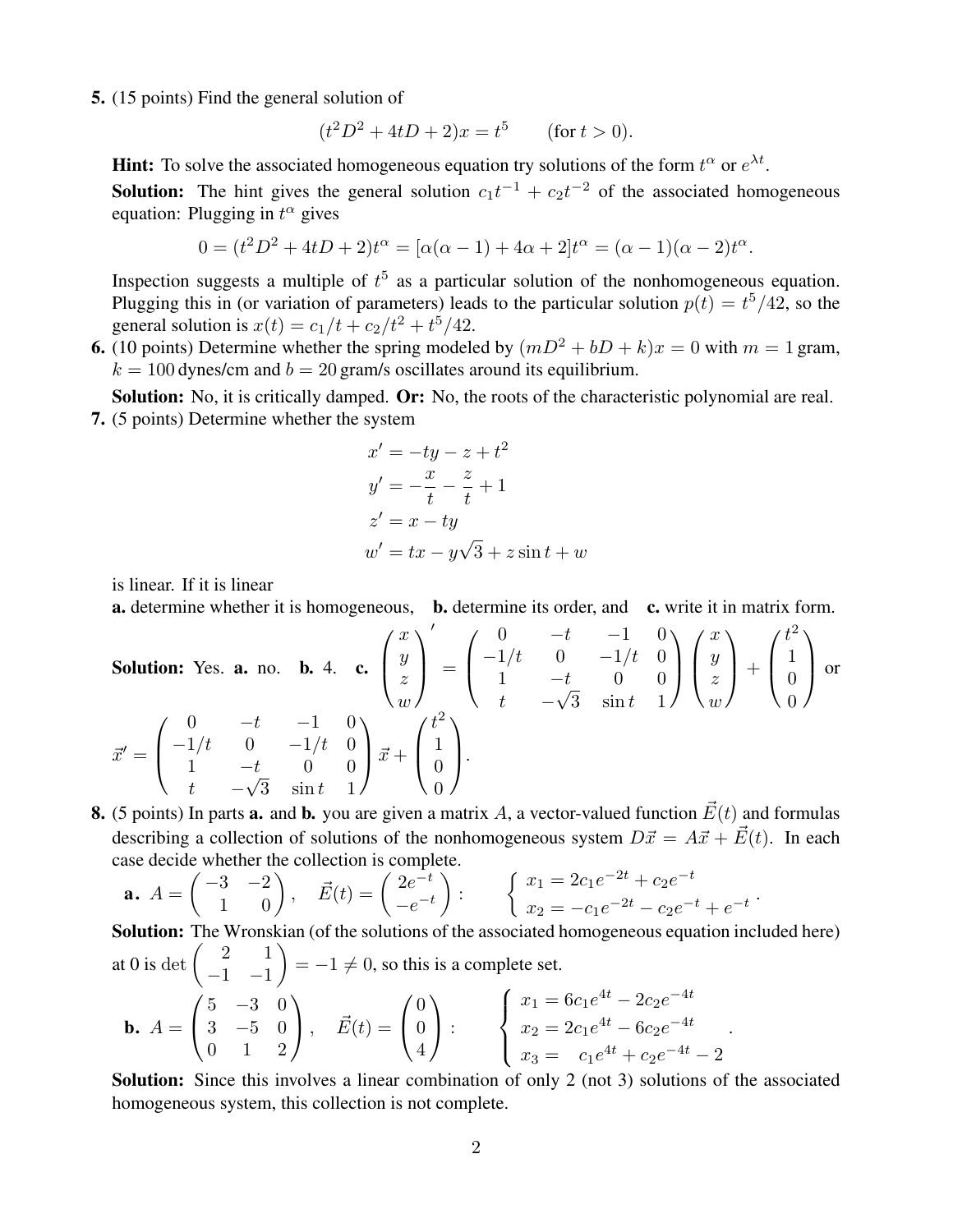9. (10 points) Check this set of vectors for linear independence:

$$
\begin{pmatrix} 1 \\ 2 \\ 3 \\ 4 \\ 1 \end{pmatrix} \qquad \begin{pmatrix} 2 \\ 1 \\ 4 \\ 3 \\ 2 \end{pmatrix} \qquad \begin{pmatrix} -1 \\ 1 \\ -1 \\ 1 \\ -1 \end{pmatrix}.
$$

**Solution:** 
$$
\begin{pmatrix} 1 \\ 2 \\ 3 \\ 4 \\ 1 \end{pmatrix} - \begin{pmatrix} 2 \\ 1 \\ 4 \\ 3 \\ 2 \end{pmatrix} - \begin{pmatrix} -1 \\ 1 \\ -1 \\ 1 \\ -1 \end{pmatrix} = \vec{0}, \text{ so this triple is linearly dependent.}
$$

**10.** (5 points) Consider the functions  $t^3$  and  $|t^3|$  defined on  $-\infty < t < \infty$ . Are they linearly independent? Explain!

**Solution:** If  $c_1t^3 + c_2|t^3| = 0$  for all t, then we can insert  $t = 1$  to get  $c_1+c_2 = 0$  and  $t = -1$  to get  $-c_1 + c_2 = 0$ ; together these give  $c_1 = 0$  and  $c_2 = 0$ , so these functions are linearly independent.

11. (5 points, no credit unless every answer is correct) For each of the following vectors decide whether it is an eigenvector of  $\sqrt{ }$ 1 0 1 0 5 0  $\setminus$ , and if so, provide the corresponding eigenvalue. For each

 $\mathcal{L}$ 1 0 1 part, your answer should be either "NO" or a number; please put all your answers on the inside

front blue cover of your examination booklet.

**a.** 
$$
\begin{pmatrix} 2 \\ 0 \\ 2 \end{pmatrix}
$$
 Solution: 2: Compute  $\begin{pmatrix} 1 & 0 & 1 \\ 0 & 5 & 0 \\ 1 & 0 & 1 \end{pmatrix} \begin{pmatrix} 2 \\ 0 \\ 2 \end{pmatrix} = \begin{pmatrix} 4 \\ 0 \\ 4 \end{pmatrix} = 2 \begin{pmatrix} 2 \\ 0 \\ 2 \end{pmatrix}.$   
\n**b.**  $\begin{pmatrix} 0 \\ 1 \\ 0 \end{pmatrix}$  Solution: 5: By inspection or a like computation.  
\n**c.**  $\begin{pmatrix} -1 \\ 0 \\ 1 \end{pmatrix}$  Solution: 0—we now have 3 distinct eigenvalues in hand, together with corresponding

eigenvectors, so for each remaining part we only need to check whether the given vector is a multiple of one of the 3 we already have; the answer is either "No" or the corresponding eigenvalue.

**d.** 
$$
\begin{pmatrix} 0 \\ 2 \\ 0 \end{pmatrix}
$$
 Solution: 5  
\n**e.**  $\begin{pmatrix} -2 \\ 0 \\ 2 \end{pmatrix}$  Solution: 0  
\n**f.**  $\begin{pmatrix} 1 \\ 0 \\ 1 \end{pmatrix}$  Solution: 2  
\n**g.**  $\begin{pmatrix} -1 \\ 1 \\ 0 \end{pmatrix}$  Solution: No